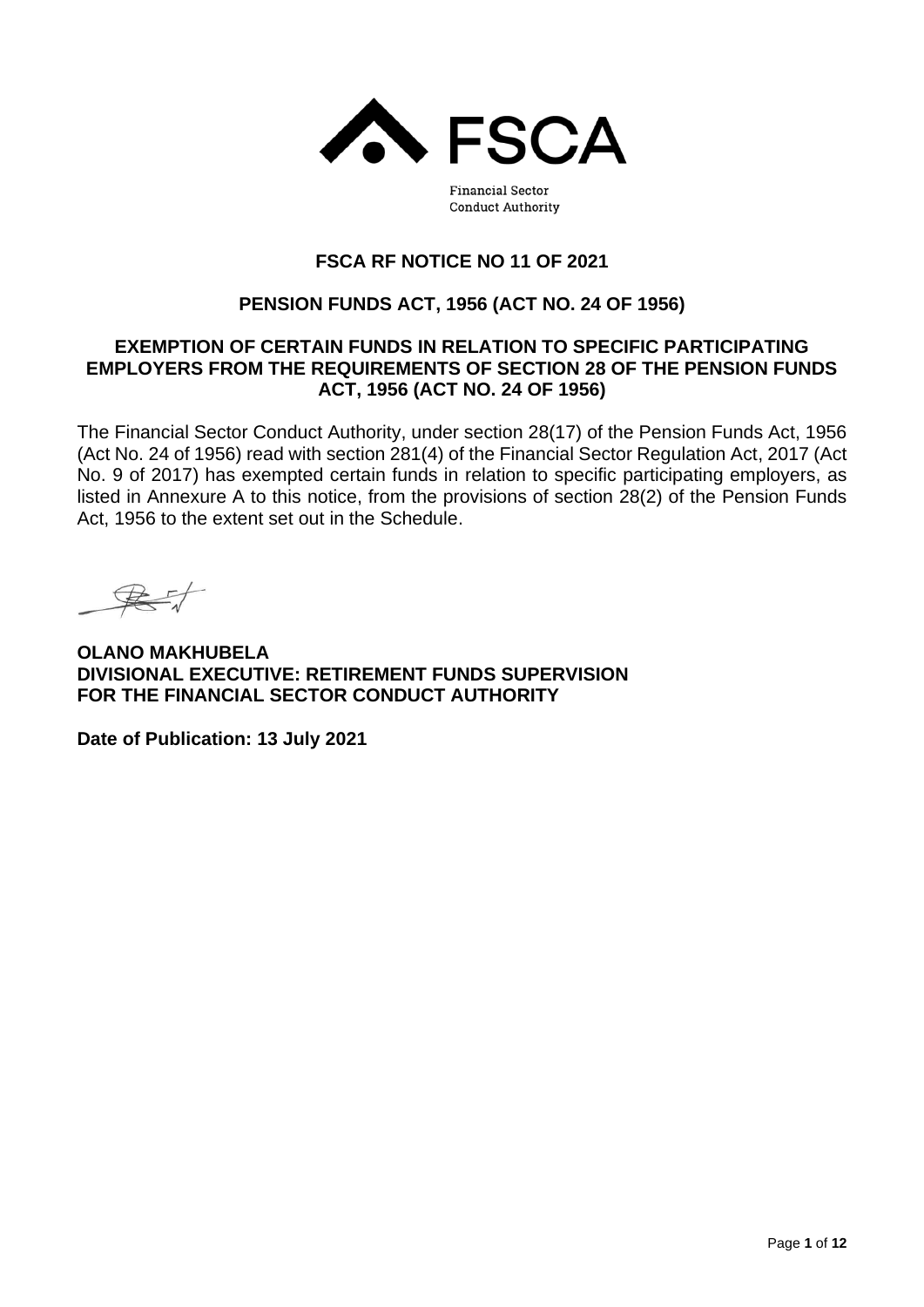### **SCHEDULE**

### **EXEMPTION OF CERTAIN FUNDS IN RELATION TO SPECIFIC PARTICIPATING EMPLOYERS FROM THE REQUIREMENTS OF SECTION 28 OF THE PENSION FUNDS ACT, 1956**

#### **1. Definitions**

In this Schedule "the PFA" means the Pension Funds Act, 1956 (Act No. 24 of 1956) and "the Act" means the Financial Sector Regulation Act, 2017 (Act No. 9 of 2017), and any word or expression to which a meaning has been assigned in the Act or the PFA shall have the meaning so assigned to it unless a different meaning is assigned elsewhere in this Schedule.

#### **2. Applicable legislation**

- (1) Section 28(2) of the PFA determines that, in the event of termination or dissolution of a fund whether wholly or in part, a liquidator shall be appointed in the manner directed by the rules, or, if the rules do not contain directions as to such appointment, by the board, but such appointment shall be subject to the approval of the Financial Sector Conduct Authority ("the Authority") and the period of liquidation shall be deemed to commence as from the date of such approval.
- (2) Section 28(17) of the PFA determines that the Authority may, under certain circumstances, grant an exemption from the provisions of section 28 and prescribe the requirements to be complied with for such exemption to be granted.
- (3) Section 281(4) of the Act requires that where the Authority grants an exemption in terms of a financial sector law, the requirements of section 281(3) must be met and such exemption must be published. The PFA is a financial sector law as defined in section 1(1) read with Schedule 1 of the Act.

#### **3. Exemption of specific entities by the Authority**

Pursuant to section 28(17) of the PFA, and subject to paragraph 4 below, the Authority exempted certain funds in relation to specific participating employers under umbrella funds as listed in Annexure A from the requirements of section 28 of the PFA.

#### **4. Conditions of exemption**

The exemptions referred to in paragraph 3 were subject thereto that:

- (1) the average benefit per member is less than R50 000;
- (2) the fund or the relevant participating withdrawing does not have more than 50 members;
- (3) the fund or relevant participating employer has assets less than R50 million; and
- (4) the surplus apportionment scheme or nil return has been approved or noted by the Authority.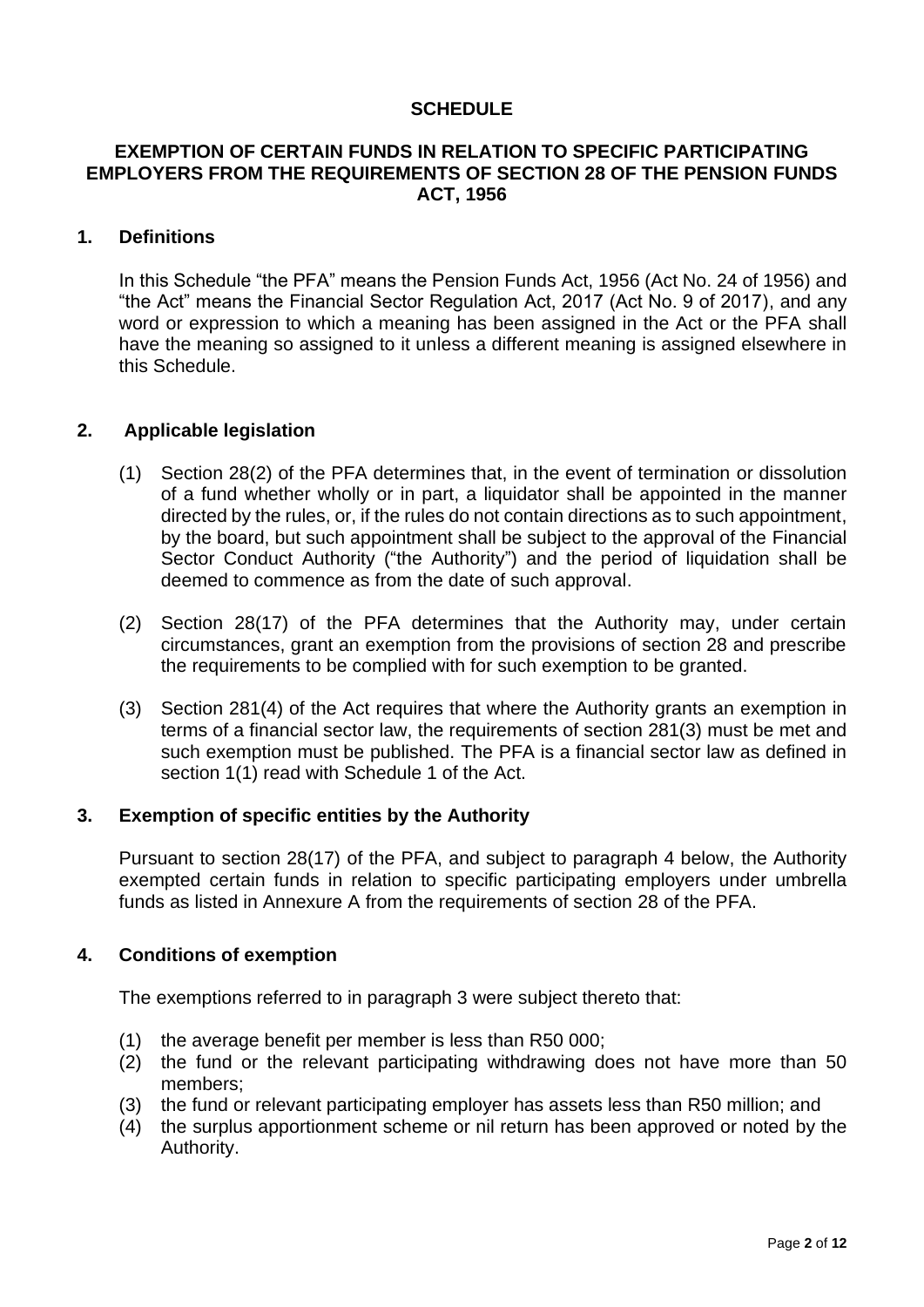# **5. Commencement of exemptions granted**

The relevant effective dates of the exemptions are listed in Annexure A.

## **6. Short title**

This exemption is called the Exemption of certain funds in relation to specific participating employers from the requirements of section 28(2) of the PFA, 1 of 2021.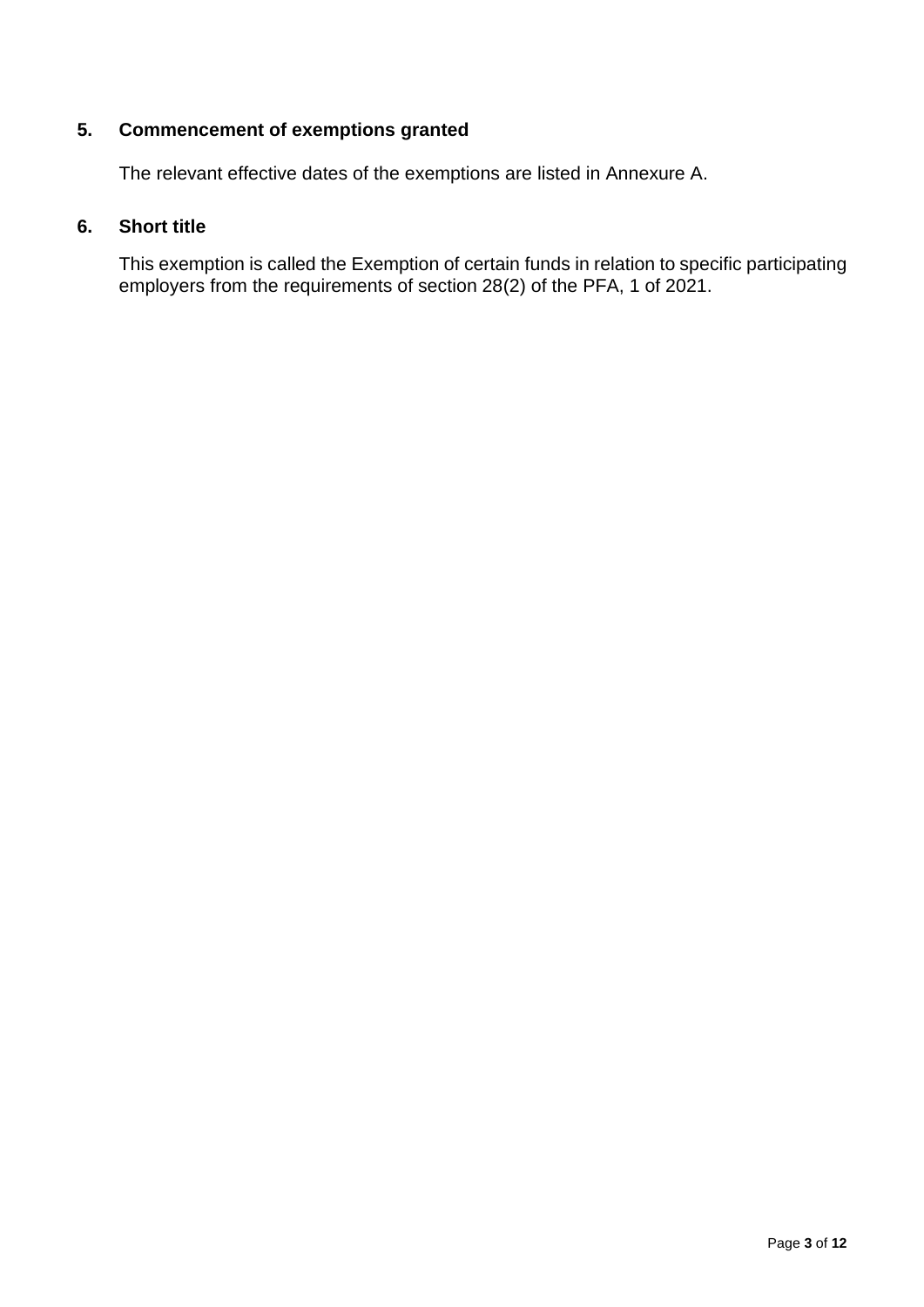# **ANNEXURE A**

| <b>Fund</b><br><b>Number</b> | <b>Umbrella Fund Name</b>                                          | Name of the Participating Employer                                | <b>Exemption effective</b><br><b>Date</b> |
|------------------------------|--------------------------------------------------------------------|-------------------------------------------------------------------|-------------------------------------------|
|                              | CORPORATE SELECTION UMBRELLA                                       |                                                                   |                                           |
| 36438/7427                   | <b>RETIREMENT FUND NO 2</b><br><b>CORPORATE SELECTION UMBRELLA</b> | CONTROL GEOSCIENCES (PTY) LTD                                     | 23 September 2020                         |
| 36438/6586                   | RETIREMENT FUND NO 2                                               | ROUTE 7 TRADING 218                                               | 06 October 2020                           |
| 32083/5568                   | FUNDSATWORK UMBRELLA PROVIDENT FUND                                | EXPECTRA 657 (PTY) LTD                                            | 07 October 2020                           |
| 32083/6476                   | FUNDSATWORK UMBRELLA PROVIDENT FUND                                | GD SAINTS RESTAURANTS (PTY) LTD<br>T/A SAINT RESTAURANT           | 07 October 2020                           |
| 36027/120                    | <b>IRETIRE RETIREMENT FUND</b>                                     | <b>RHINO LININGS</b>                                              | 07 October 2020                           |
| 36813/2127                   | SANLAM UMBRELLA PROVIDENT FUND                                     | SALP HOLDINGS (PTY) LTD                                           | 07 October 2020                           |
| 36006/2927                   | CORPORATE SELECTION UMBRELLA PENSION<br><b>FUND</b>                | KALIPSO TWEE EN TWINTIG (PTY) LTD                                 | 08 October 2020                           |
| 32082/1569                   | FUNDSATWORK UMBRELLA PENSION FUND                                  | <b>MABASA ATTORNEYS</b>                                           | 08 October 2020                           |
| 32082/1823                   | FUNDSATWORK UMBRELLA PENSION FUND                                  | SECURE CONTROL SERVICES (PTY) LTD                                 | 08 October 2020                           |
| 32083/6281                   | FUNDSATWORK UMBRELLA PROVIDENT FUND                                | UMDONI PRE-PRIMARY SCHOOL<br><b>ASSOCIATION</b>                   | 08 October 2020                           |
| 36813/2357                   | SANLAM UMBRELLA PROVIDENT FUND                                     | AFRESH EVENT AND DESIGN (PTY) LTD                                 | 08 October 2020                           |
| 20246/7661                   | OLD MUTUAL SUPERFUND PROVIDENT FUND                                | <b>WISE CRACKS</b>                                                | 09 October 2020                           |
|                              | <b>CORPORATE SELECTION UMBRELLA</b>                                | HT AND NDE MANAGEMENT SERVICES                                    |                                           |
| 36438/7429                   | RETIREMENT FUND NO 2                                               | (PTY) LTD                                                         | 12 October 2020                           |
| 36634/1644                   | SANLAM UNITY UMBRELLA FUND                                         | <b>WIMPY SILVERLAKES</b>                                          | 12 October 2020                           |
| 36462/7                      | MAXIM UMBRELLA PENSION FUND<br>CORPORATE SELECTION UMBRELLA        | RETAIL INTERNATIONAL (PTY) LTD                                    | 20 October 2020                           |
| 36438/5296                   | <b>RETIREMENT FUND NO 2</b>                                        | TROJAN MEDICAL (PTY) LTD                                          | 21 October 2020                           |
| 36006/2467                   | CORPORATE SELECTION UMBRELLA PENSION<br><b>FUND</b>                | <b>VCMSA CONSULTING CC</b>                                        | 23 October 2020                           |
| 27024/3510                   | CORPORATE SELECTION UMBRELLA<br>RETIREMENT FUND                    | CECIL ARON & SONS C.C.                                            | 23 October 2020                           |
|                              | CORPORATE SELECTION UMBRELLA                                       | NATIONAL CLOTHING                                                 |                                           |
| 27024/3425                   | RETIREMENT FUND                                                    | MANUFACTURERS (PTY) LTD                                           | 23 October 2020                           |
| 36438/2538                   | CORPORATE SELECTION UMBRELLA<br>RETIREMENT FUND NO 2               | AIRGLOBE TRADING CC T/A<br>MAHARANI TILES AND SANWARE             | 23 October 2020                           |
|                              | CORPORATE SELECTION UMBRELLA                                       |                                                                   |                                           |
| 36438/5285                   | <b>RETIREMENT FUND NO 2</b>                                        | <b>BRAF AUTOMOTIVE CC</b>                                         | 23 October 2020                           |
| 37774/102                    | DISTINCTION UMBRELLA PROVIDENT FUND                                | DIVERSE TOWING AND LOGISTIX CC<br>GOLDEE TRADING 174 CC T/A DELTA | 23 October 2020                           |
| 32082/1599                   | FUNDSATWORK UMBRELLA PENSION FUND                                  | <b>CLEARING</b>                                                   | 23 October 2020                           |
| 32083/3091                   | FUNDSATWORK UMBRELLA PROVIDENT FUND                                | DARWO TRADING NO 130 (PTY) LTD<br>T/A REVIEW PRINTERS             | 23 October 2020                           |
| 32083/1771                   | FUNDSATWORK UMBRELLA PROVIDENT FUND                                | NOW MEDIA (PTY) LTD                                               | 23 October 2020                           |
| 36027/280                    | <b>IRETIRE RETIREMENT FUND</b>                                     | <b>COLLABORATIVE PACKING SOLUTIONS</b><br>(PTY) LTD               | 23 October 2020                           |
| 36027/279                    | <b>IRETIRE RETIREMENT FUND</b>                                     | ZIPHI NKOMO SHOVA IBHOKISI                                        | 23 October 2020                           |
| 20237/3243                   | OLD MUTUAL SUPERFUND PENSION FUND                                  | MASTOSERVE (PTY) LTD                                              | 23 October 2020                           |
| 20246/13586                  | OLD MUTUAL SUPERFUND PROVIDENT FUND                                | <b>IMPROMPTU EXPERIENCES (PTY) LTD</b><br>T/A EHIRE               | 23 October 2020                           |
| 36828/746                    | SANLAM UMBRELLA PENSION FUND                                       | INTOUCH RELOCATIONS (PTY) LTD                                     | 23 October 2020                           |
| 32083/6535                   | FUNDSATWORK UMBRELLA PROVIDENT FUND                                | <b>GODWILL MANUFACTURING CC</b>                                   | 26 October 2020                           |
| 21825/66                     | KEYSTONE UMBRELLA PROVIDENT FUND                                   | <b>COBIN INVESTMENTS (PTY) LTD</b>                                | 26 October 2020                           |
| 36006/2984                   | CORPORATE SELECTION UMBRELLA PENSION<br><b>FUND</b>                | <b>SCULPTURE CASTING SERVICES -</b><br>KWAZULU NATAL (PTY) LTD    | 30 October 2020                           |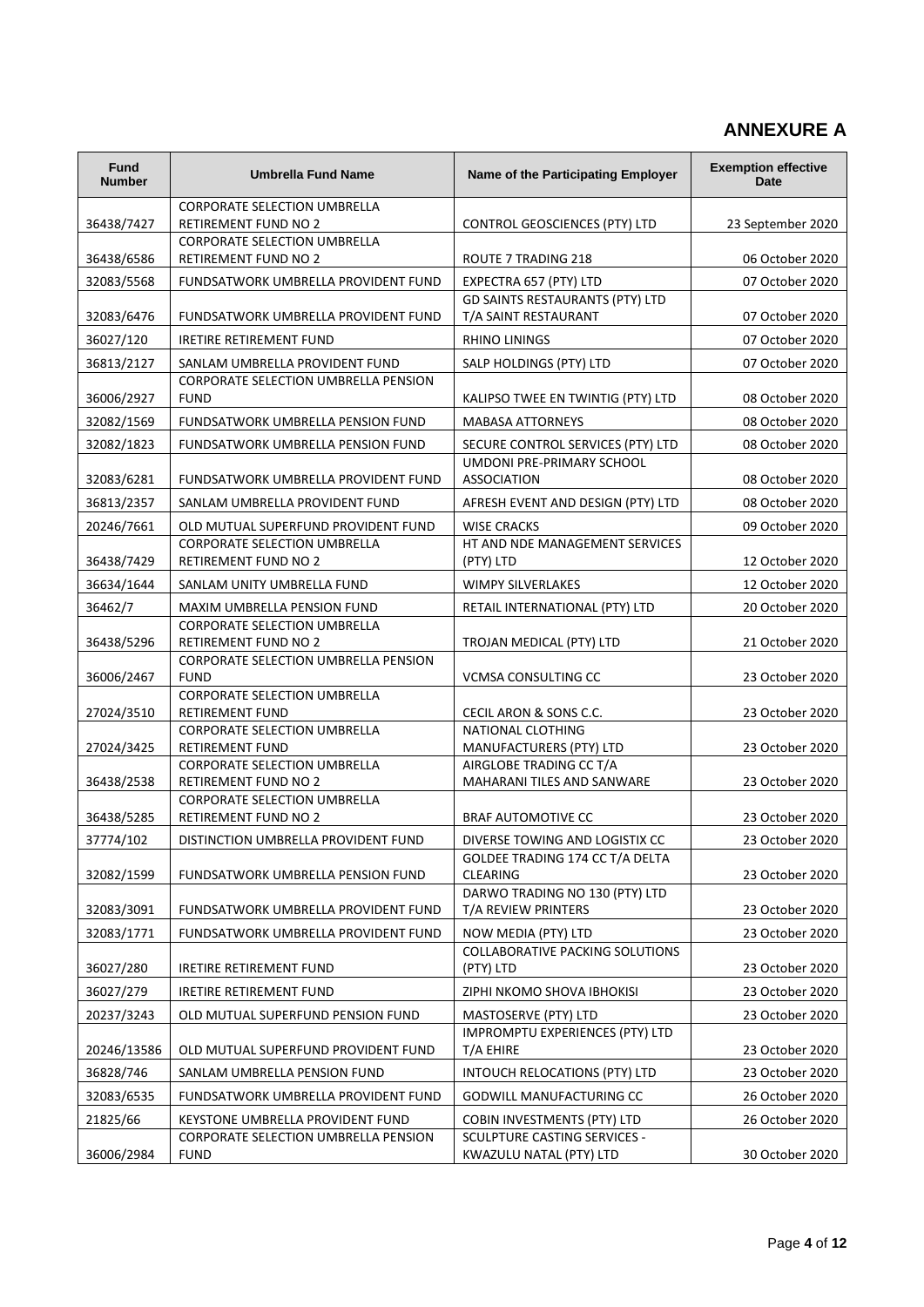| <b>Fund</b><br><b>Number</b> | <b>Umbrella Fund Name</b>                                          | Name of the Participating Employer                        | <b>Exemption effective</b><br><b>Date</b> |
|------------------------------|--------------------------------------------------------------------|-----------------------------------------------------------|-------------------------------------------|
| 34855/5042                   | SMALL BUSINESS PROVIDENT FUND                                      | DREAM VACATIONS - BURCHELL'S<br><b>BUSH LODGE</b>         | 30 October 2020                           |
|                              | <b>CORPORATE SELECTION UMBRELLA</b>                                | EDISON PERFOMANCE ELECTRICAL                              |                                           |
| 36438/1942                   | <b>RETIREMENT FUND NO 2</b>                                        | (PTY) LTD                                                 | 02 November 2020                          |
|                              |                                                                    | SOUTH ZAMBEZI ENGINEERING                                 |                                           |
| 38164/47                     | ALLAN GRAY UMBRELLA PENSION FUND                                   | SERVICES (PTY) LTD<br><b>ISLAMIC UNITY CONVENTION T/A</b> | 04 November 2020                          |
| 36813/782                    | SANLAM UMBRELLA PROVIDENT FUND                                     | RADIO 786                                                 | 04 November 2020                          |
| 36634/609                    | SANLAM UNITY UMBRELLA FUND                                         | PEPPINO CEMENT ORNAMENTS                                  | 04 November 2020                          |
| 18452/103                    | UNICOVER PENSION FUND                                              | <b>24-7 OFFICE AUTOMATION</b><br>SOLUTIONS (PTY) LTD      | 04 November 2020                          |
| 37568/157                    | ASSOCIATES UMBRELLA PROVIDENT FUND                                 | CJB BROKERS (PTY) LTD                                     | 05 November 2020                          |
|                              | <b>CORPORATE SELECTION UMBRELLA</b>                                |                                                           |                                           |
| 36438/1148                   | RETIREMENT FUND NO 2                                               | MMA-BANA PRE SCHOOL                                       | 05 November 2020                          |
|                              |                                                                    | <b>GONDWANA GAME RESERVE (PTY)</b>                        |                                           |
| 36813/1013                   | SANLAM UMBRELLA PROVIDENT FUND                                     | <b>LTD</b>                                                | 05 November 2020                          |
| 36438/4378                   | <b>CORPORATE SELECTION UMBRELLA</b><br><b>RETIREMENT FUND NO 2</b> | CAPE MOTOR CORPORATION (PTY)<br>LTD T/A CMC AUTO PANEL    | 10 November 2020                          |
|                              | <b>CORPORATE SELECTION UMBRELLA</b>                                |                                                           |                                           |
| 36438/238                    | RETIREMENT FUND NO 2                                               | SAN CONTRACTING SERVICES CC                               | 10 November 2020                          |
|                              | <b>CORPORATE SELECTION UMBRELLA</b>                                |                                                           |                                           |
| 36438/4915                   | <b>RETIREMENT FUND NO 2</b>                                        | WANDERERS GYMNASTICS CENTRE                               | 10 November 2020                          |
| 32082/622                    | FUNDSATWORK UMBRELLA PENSION FUND                                  | FRANCARLO DESIGNER GOLDSMITH<br>CC                        | 10 November 2020                          |
| 32082/2047                   | FUNDSATWORK UMBRELLA PENSION FUND                                  | FUTURE COACHES AND TOURS CC                               | 10 November 2020                          |
|                              |                                                                    | MOTHLE JOOMA SABDIA                                       |                                           |
| 32082/697                    | FUNDSATWORK UMBRELLA PENSION FUND                                  | INCORPORATED                                              | 10 November 2020                          |
| 32083/6681                   | FUNDSATWORK UMBRELLA PROVIDENT FUND                                | MATHOMO TRADING AND PROJECTS<br>cc                        | 10 November 2020                          |
| 32083/3252                   | FUNDSATWORK UMBRELLA PROVIDENT FUND                                | TRAVEL WITH FLAIR (PTY) LTD                               | 10 November 2020                          |
|                              |                                                                    | <b>GIDEONS FLOWERS AND FUNCTIONS</b>                      |                                           |
| 36813/1888                   | SANLAM UMBRELLA PROVIDENT FUND                                     | cc                                                        | 10 November 2020                          |
| 36813/413                    | SANLAM UMBRELLA PROVIDENT FUND                                     | RAPID PARTY HIRE CC                                       | 10 November 2020                          |
| 32082/1820                   | FUNDSATWORK UMBRELLA PENSION FUND                                  | MICROMATICA 453 T/A RABASOTHO<br><b>COMBINED SCHOOL</b>   | 20 November 2020                          |
|                              |                                                                    | FULL CIRCLE COMMUNICATIONS (PTY)                          |                                           |
| 32083/3118                   | FUNDSATWORK UMBRELLA PROVIDENT FUND                                | LTD<br>THREE BROTHERS TYRES AND SPARES                    | 20 November 2020                          |
| 32083/5125                   | FUNDSATWORK UMBRELLA PROVIDENT FUND                                | cc                                                        | 20 November 2020                          |
|                              |                                                                    | CAPE INDUSTRIAL FLOORING (PTY)                            |                                           |
| 37716/86                     | <b>IRETIRE PENSION FUND</b>                                        | <b>LTD</b>                                                | 20 November 2020                          |
| 24299/131                    | UNICOVER PROVIDENT FUND                                            | NIGEL CANVAS WORKS                                        | 20 November 2020                          |
| 36006/3240                   | CORPORATE SELECTION UMBRELLA PENSION<br><b>FUND</b>                | LONGMARKET VETERINARY CLINIC<br>(PTY) LTD                 | 26 November 2020                          |
|                              | CORPORATE SELECTION UMBRELLA PENSION                               |                                                           |                                           |
| 36006/1209                   | <b>FUND</b>                                                        | NELA KAHLE 24 CC T/A HYDRA TOOL                           | 26 November 2020                          |
|                              | CORPORATE SELECTION UMBRELLA                                       |                                                           |                                           |
| 27024/5224                   | RETIREMENT FUND<br><b>CORPORATE SELECTION UMBRELLA</b>             | EAST RAND CLEANERS CC                                     | 26 November 2020                          |
| 36438/659                    | RETIREMENT FUND NO 2                                               | ABSALOM SYSTEMS (PTY) LTD                                 | 26 November 2020                          |
|                              | <b>CORPORATE SELECTION UMBRELLA</b>                                |                                                           |                                           |
| 36438/7480                   | RETIREMENT FUND NO 2                                               | SALDANHA PERSONNEL (PTY) LTD                              | 26 November 2020                          |
| 36438/4977                   | CORPORATE SELECTION UMBRELLA<br>RETIREMENT FUND NO 2               | TREIF DISTRIBUTORS (PTY) LTD                              | 26 November 2020                          |
| 32083/1681                   | FUNDSATWORK UMBRELLA PROVIDENT FUND                                | I'SIZWE HOSPITALITY (PTY) LTD                             | 26 November 2020                          |
|                              |                                                                    | NOBLE MOTOR AND CONTROL (PTY)                             |                                           |
| 32083/3870                   | FUNDSATWORK UMBRELLA PROVIDENT FUND                                | LTD                                                       | 26 November 2020                          |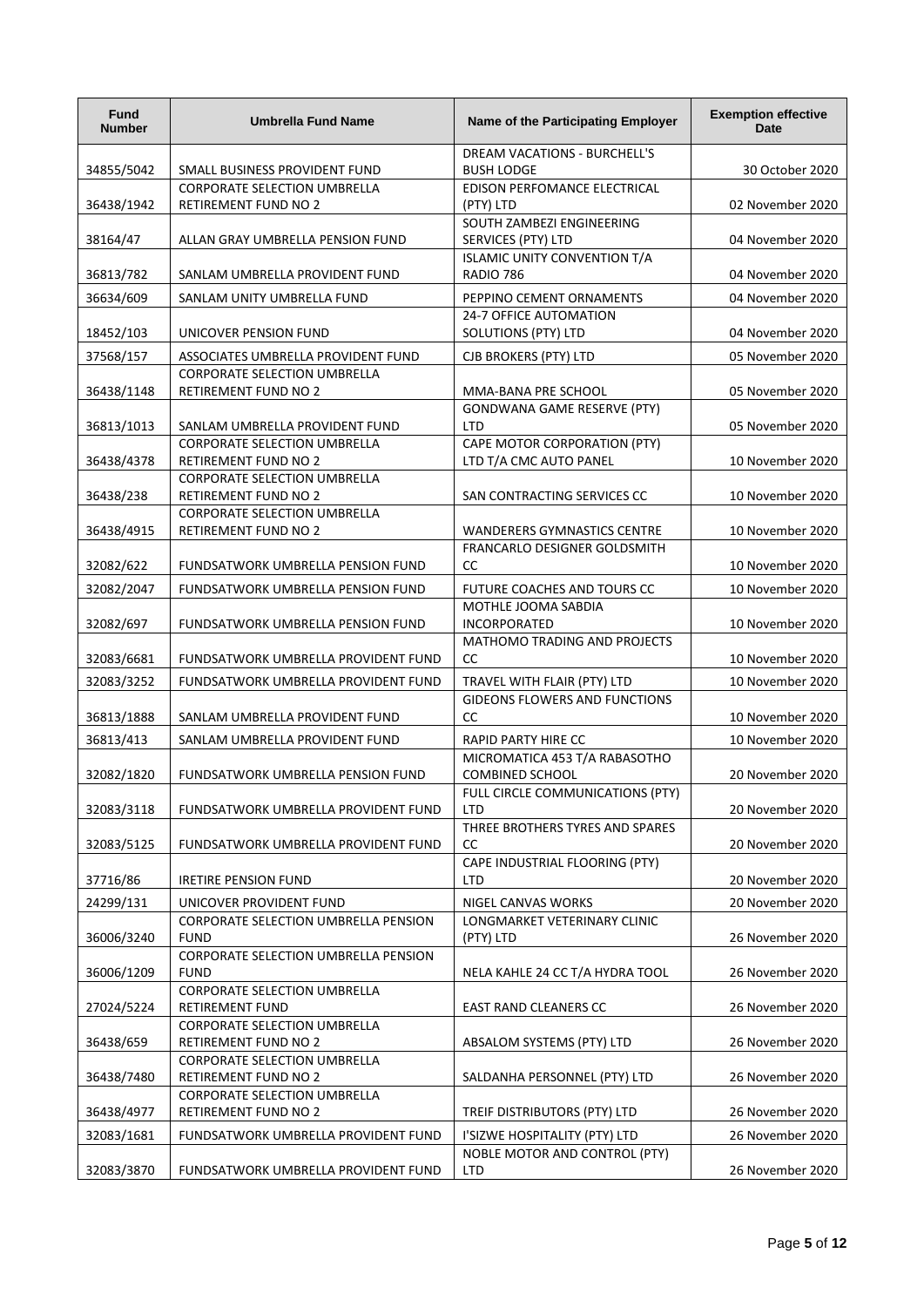| <b>Fund</b><br><b>Number</b> | <b>Umbrella Fund Name</b>                                          | Name of the Participating Employer                              | <b>Exemption effective</b><br><b>Date</b> |
|------------------------------|--------------------------------------------------------------------|-----------------------------------------------------------------|-------------------------------------------|
| 32083/5533                   | FUNDSATWORK UMBRELLA PROVIDENT FUND                                | SITANANI LANDSCAPES CC                                          | 26 November 2020                          |
| 32083/5970                   | FUNDSATWORK UMBRELLA PROVIDENT FUND                                | THE GOLF CLUB BANKENVELD (PTY)<br>LTD                           | 26 November 2020                          |
| 20246/13991                  | OLD MUTUAL SUPERFUND PROVIDENT FUND                                | ELEANORS LOCAL LAUNDRYS (PTY)<br><b>LTD</b>                     | 26 November 2020                          |
| 36813/2466                   | SANLAM UMBRELLA PROVIDENT FUND                                     | THE LABOUR CO (PTY) LTD                                         | 26 November 2020                          |
| 36634/208                    | SANLAM UNITY UMBRELLA FUND                                         | CALVINIA TRANSPORT BK.                                          | 26 November 2020                          |
| 34855/5197                   | SMALL BUSINESS PROVIDENT FUND                                      | TRUE BLUE CLOTHING                                              | 26 November 2020                          |
| 27024/2598                   | CORPORATE SELECTION UMBRELLA<br>RETIREMENT FUND                    | ADVANCE CERAMICS DENTAL<br>LABORATORY                           | 08 December 2020                          |
| 36438/5740                   | <b>CORPORATE SELECTION UMBRELLA</b><br><b>RETIREMENT FUND NO 2</b> | BLUE BAR MANAGEMENT (PTY) LTD                                   | 08 December 2020                          |
| 32083/5278                   | FUNDSATWORK UMBRELLA PROVIDENT FUND                                | NA KOCK CONSTRUCTION CC                                         | 08 December 2020                          |
| 36813/757                    | SANLAM UMBRELLA PROVIDENT FUND                                     | ANC PARLIAMENTARY ASSOCIATION                                   | 08 December 2020                          |
| 32083/4765                   | FUNDSATWORK UMBRELLA PROVIDENT FUND                                | FOXI SNAX LOWVELD (PTY) LTD                                     | 09 December 2020                          |
| 26585/171                    | PPWAWU NATIONAL PROVIDENT FUND                                     | ZARLIT FOAM                                                     | 09 December 2020                          |
| 36813/1426                   | SANLAM UMBRELLA PROVIDENT FUND                                     | LOVEMORE BROS TRANSPORT (PTY)<br><b>LTD</b>                     | 09 December 2020                          |
| 36438/6006                   | <b>CORPORATE SELECTION UMBRELLA</b><br><b>RETIREMENT FUND NO 2</b> | MAADIMA HOLDINGS (PTY) LTD                                      | 10 December 2020                          |
| 32083/6701                   | FUNDSATWORK UMBRELLA PROVIDENT FUND                                | <b>EMPOWER HOSPITALITY (PTY) LTD</b>                            | 10 December 2020                          |
| 32083/5833                   | FUNDSATWORK UMBRELLA PROVIDENT FUND                                | <b>OUTSOURCE ULTIMATE RESOURCES</b><br>TRADING AS OUR OFFICE CC | 10 December 2020                          |
| 32083/923                    | FUNDSATWORK UMBRELLA PROVIDENT FUND                                | PRIME LITHO CC                                                  | 10 December 2020                          |
| 20246/14286                  | OLD MUTUAL SUPERFUND PROVIDENT FUND                                | GUYANI SAMPLING QUALITY SYSTEMS<br>(PTY) LTD                    | 10 December 2020                          |
| 21071/242                    | TEXTILE INDUSTRY PROVIDENT FUND                                    | MUNSAF TRADING (PTY) LTD                                        | 10 December 2020                          |
| 36006/3442                   | CORPORATE SELECTION UMBRELLA PENSION<br><b>FUND</b>                | <b>LESLIE'S GIFTS CC</b>                                        | 11 December 2020                          |
| 32082/2987                   | FUNDSATWORK UMBRELLA PENSION FUND                                  | BRAINWAVE PRIMARY CO-OPERATIVE<br>LIMITED                       | 11 December 2020                          |
| 32082/2668                   | FUNDSATWORK UMBRELLA PENSION FUND                                  | <b>GROCON DISTRIBUTORS CC</b>                                   | 11 December 2020                          |
| 36813/2614                   | SANLAM UMBRELLA PROVIDENT FUND                                     | FDT CRAFT TRAINING CENTRE (PTY)<br>LTD                          | 11 December 2020                          |
| 38174/53                     | DISCOVERY LIFE PENSION UMBRELLA FUND                               | PH MARKETING (PTY) LTD                                          | 21 December 2020                          |
| 32082/2483                   | FUNDSATWORK UMBRELLA PENSION FUND                                  | WTW CIVIL (PTY) LTD                                             | 22 December 2020                          |
| 36438/6607                   | CORPORATE SELECTION UMBRELLA<br>RETIREMENT FUND NO 2               | ALFDAV CONSTRUCTION CC                                          | 23 December 2020                          |
| 36438/5893                   | CORPORATE SELECTION UMBRELLA<br><b>RETIREMENT FUND NO 2</b>        | <b>BIBLE CENTRE CC</b>                                          | 23 December 2020                          |
| 35925/50                     | EFUND UMBRELLA PROVIDENT FUND                                      | SENEX INTERIORS (PTY) LTD                                       | 23 December 2020                          |
| 32083/3541                   | FUNDSATWORK UMBRELLA PROVIDENT FUND                                | <b>BULLDOG ABRASIVES SOUTHERN</b><br>AFRICA (PTY) LTD           | 23 December 2020                          |
| 36828/851                    | SANLAM UMBRELLA PENSION FUND                                       | <b>BONO ELECTRONIC SOLUTIONS (PTY)</b><br>LTD                   | 23 December 2020                          |
| 36813/426                    | SANLAM UMBRELLA PROVIDENT FUND                                     | BLENDWELL CHEMICAL (PTY) LTD                                    | 23 December 2020                          |
| 36813/1030                   | SANLAM UMBRELLA PROVIDENT FUND                                     | HOUSE OF ALOES (PTY) LTD                                        | 23 December 2020                          |
| 36813/238                    | SANLAM UMBRELLA PROVIDENT FUND                                     | MAGALIESBURG CANOPY TOUR (PTY)<br><b>LTD</b>                    | 23 December 2020                          |
| 36634/2045                   | SANLAM UNITY UMBRELLA FUND                                         | BROOKFIELD INVESTMENTS 315 (PTY)<br>LTD T/A KING PIE            | 23 December 2020                          |
| 36541/580                    | AGRICULTURAL SECTOR PROVIDENT FUND -<br>UMBRELLA FUND              | D FISCHER                                                       | 28 January 2021                           |
| 37774/85                     | DISTINCTION UMBRELLA PROVIDENT FUND                                | ROCKFIG SAFARI LODGE                                            | 28 January 2021                           |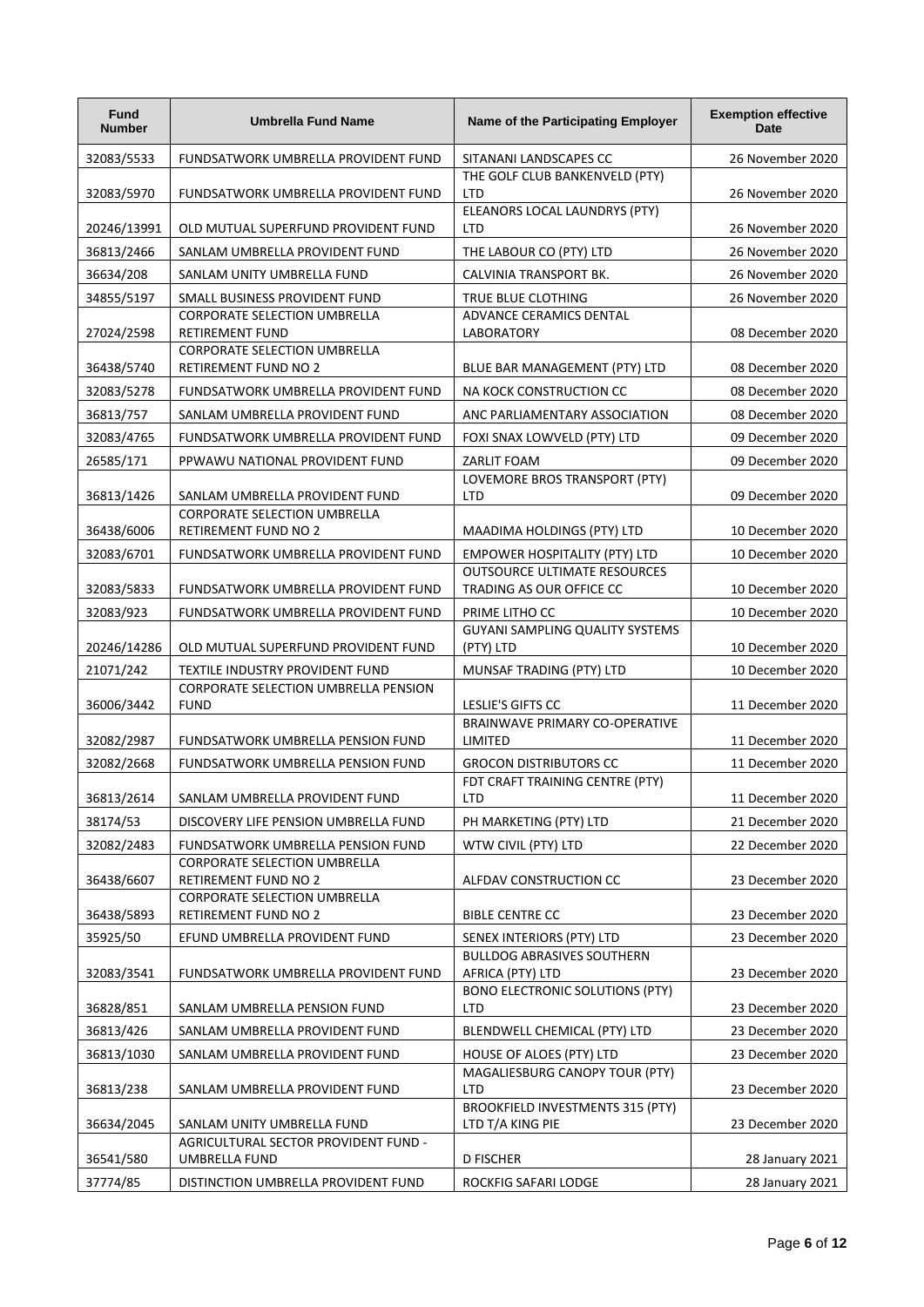| <b>Fund</b><br><b>Number</b> | <b>Umbrella Fund Name</b>                                          | Name of the Participating Employer                                           | <b>Exemption effective</b><br><b>Date</b> |
|------------------------------|--------------------------------------------------------------------|------------------------------------------------------------------------------|-------------------------------------------|
| 32083/5885                   | FUNDSATWORK UMBRELLA PROVIDENT FUND                                | RARE EARTH CREATIONS (PTY) LTD                                               | 28 January 2021                           |
| 20237/3582                   | OLD MUTUAL SUPERFUND PENSION FUND                                  | KM MANAGEMENT AND<br><b>INVESTMENTS CC</b>                                   | 28 January 2021                           |
| 32083/3313                   | FUNDSATWORK UMBRELLA PROVIDENT FUND                                | <b>ACONPLANT HIRE CC</b>                                                     | 03 February 2021                          |
| 32083/6097                   | FUNDSATWORK UMBRELLA PROVIDENT FUND                                | DESERT STAR PIGGERIES (PTY) LTD                                              | 03 February 2021                          |
| 32083/5816                   | FUNDSATWORK UMBRELLA PROVIDENT FUND                                | <b>GRAND BRIDGE TRADING 181 (PTY)</b><br><b>LTD</b>                          | 03 February 2021                          |
| 36828/1043                   | SANLAM UMBRELLA PENSION FUND                                       | SCHOONIES SEWE (PTY) LTD T/A<br>PROTEA HOTEL EMPANGENI                       | 03 February 2021                          |
| 36813/1072                   | SANLAM UMBRELLA PROVIDENT FUND                                     | SNAP-ON AFRICA (PTY) LTD T/A SNAP<br>ON TOOLS                                | 03 February 2021                          |
| 36813/1957                   | SANLAM UMBRELLA PROVIDENT FUND                                     | SUNITER CC T/A BUILD IT<br><b>LICHTENBURG</b>                                | 03 February 2021                          |
|                              | VERSO UMBRELLA RETIREMENT PENSION                                  |                                                                              |                                           |
| 37307/1                      | <b>FUND</b>                                                        | CAPE CITRUS (PTY) LTD                                                        | 03 February 2021                          |
| 36438/6068                   | <b>CORPORATE SELECTION UMBRELLA</b><br><b>RETIREMENT FUND NO 2</b> | ANDRE GRUNDLING INCORPORATED                                                 | 04 February 2021                          |
|                              | <b>CORPORATE SELECTION UMBRELLA</b>                                | TAMBOERSKLOOF LODGE CC T/A                                                   |                                           |
| 36438/5856                   | <b>RETIREMENT FUND NO 2</b>                                        | <b>BACKPACKERS</b>                                                           | 04 February 2021                          |
|                              | CORPORATE SELECTION UMBRELLA                                       |                                                                              |                                           |
| 36438/5875                   | <b>RETIREMENT FUND NO 2</b>                                        | TITANCOR FOURTEEN CC<br>FBK MANAGEMENT SERVICES (PTY)                        | 04 February 2021                          |
| 32082/2648                   | FUNDSATWORK UMBRELLA PENSION FUND                                  | <b>LTD</b>                                                                   | 04 February 2021                          |
| 32082/2212                   | FUNDSATWORK UMBRELLA PENSION FUND                                  | MPUMALANGA FRAIL CARE CENTRE                                                 | 04 February 2021                          |
| 32082/2879                   | FUNDSATWORK UMBRELLA PENSION FUND                                  | NUTRIBYTE FEEDS (PTY) LTD                                                    | 04 February 2021                          |
| 32083/2834                   | FUNDSATWORK UMBRELLA PROVIDENT FUND                                | MORCEAU BOERDERY BK                                                          | 04 February 2021                          |
| 32083/5299                   | FUNDSATWORK UMBRELLA PROVIDENT FUND                                | SAN LAMEER HOTEL (PTY) LTD                                                   | 04 February 2021                          |
| 20237/1960                   | OLD MUTUAL SUPERFUND PENSION FUND                                  | H.A. STEER CC                                                                | 04 February 2021                          |
| 20246/12681                  | OLD MUTUAL SUPERFUND PROVIDENT FUND                                | LONA'S PIANOS                                                                | 04 February 2021                          |
| 20246/12956                  | OLD MUTUAL SUPERFUND PROVIDENT FUND                                | MANN AND HUMMEL FILTERS SOUTH<br>AFRICA (PTY) LTD                            | 04 February 2021                          |
| 20246/11528                  | OLD MUTUAL SUPERFUND PROVIDENT FUND                                | MOON AND EARTH TRADING AND<br>PROJECTS 278 CC T/A SANDWICH<br><b>BARON M</b> | 04 February 2021                          |
| 36828/1255                   | SANLAM UMBRELLA PENSION FUND                                       | LIVIERO MINING (PTY) LTD                                                     | 04 February 2021                          |
| 36634/1499                   | SANLAM UNITY UMBRELLA FUND                                         | CALICOM TRADING 146 (PTY) LTD T/A<br>JOE SOAP CARWASH                        | 04 February 2021                          |
| 36634/1999                   | SANLAM UNITY UMBRELLA FUND                                         | WHOLESOME FEEDS (PTY) LTD DROS<br>SILVERLAKES                                | 04 February 2021                          |
| 34766/1284                   | ALEXANDER FORBES RETIREMENT FUND<br>(PROVIDENT SECTION)            | LMTK ELECTRICAL WAREHOUSE (PTY)<br><b>LTD</b>                                | 09 February 2021                          |
| 36006/3387                   | CORPORATE SELECTION UMBRELLA PENSION<br><b>FUND</b>                | TOPWELL CHEMICALS SA (PTY) LTD                                               | 09 February 2021                          |
| 36438/6323                   | CORPORATE SELECTION UMBRELLA<br><b>RETIREMENT FUND NO 2</b>        | TEMBE KHESWA NXUMALO<br>INCORPORATED                                         | 09 February 2021                          |
| 36813/2454                   | SANLAM UMBRELLA PROVIDENT FUND                                     | TWCE PLANTECH (PTY) LTD                                                      | 09 February 2021                          |
| 36813/103                    | SANLAM UMBRELLA PROVIDENT FUND                                     | WANDSBECK GLASS & ALUMINIUM CC                                               | 09 February 2021                          |
| 36438/5322                   | <b>CORPORATE SELECTION UMBRELLA</b><br><b>RETIREMENT FUND NO 2</b> | COOL IDEAS 1277 CC                                                           | 17 February 2021                          |
| 36438/7497                   | CORPORATE SELECTION UMBRELLA<br>RETIREMENT FUND NO 2               | TABLE BAY PANELS (PTY) LTD                                                   | 17 February 2021                          |
| 20237/3637                   | OLD MUTUAL SUPERFUND PENSION FUND                                  | MJC INDUSTRIAL ROOFING (PTY) LTD                                             | 17 February 2021                          |
| 20246/13846                  | OLD MUTUAL SUPERFUND PROVIDENT FUND                                | ALC PROJECTS (PTY) LTD                                                       | 17 February 2021                          |
|                              |                                                                    | ISABELLA'S CAKE & FOODSHOP                                                   |                                           |
| 36634/1821                   | SANLAM UNITY UMBRELLA FUND                                         | PARKVIEW                                                                     | 17 February 2021                          |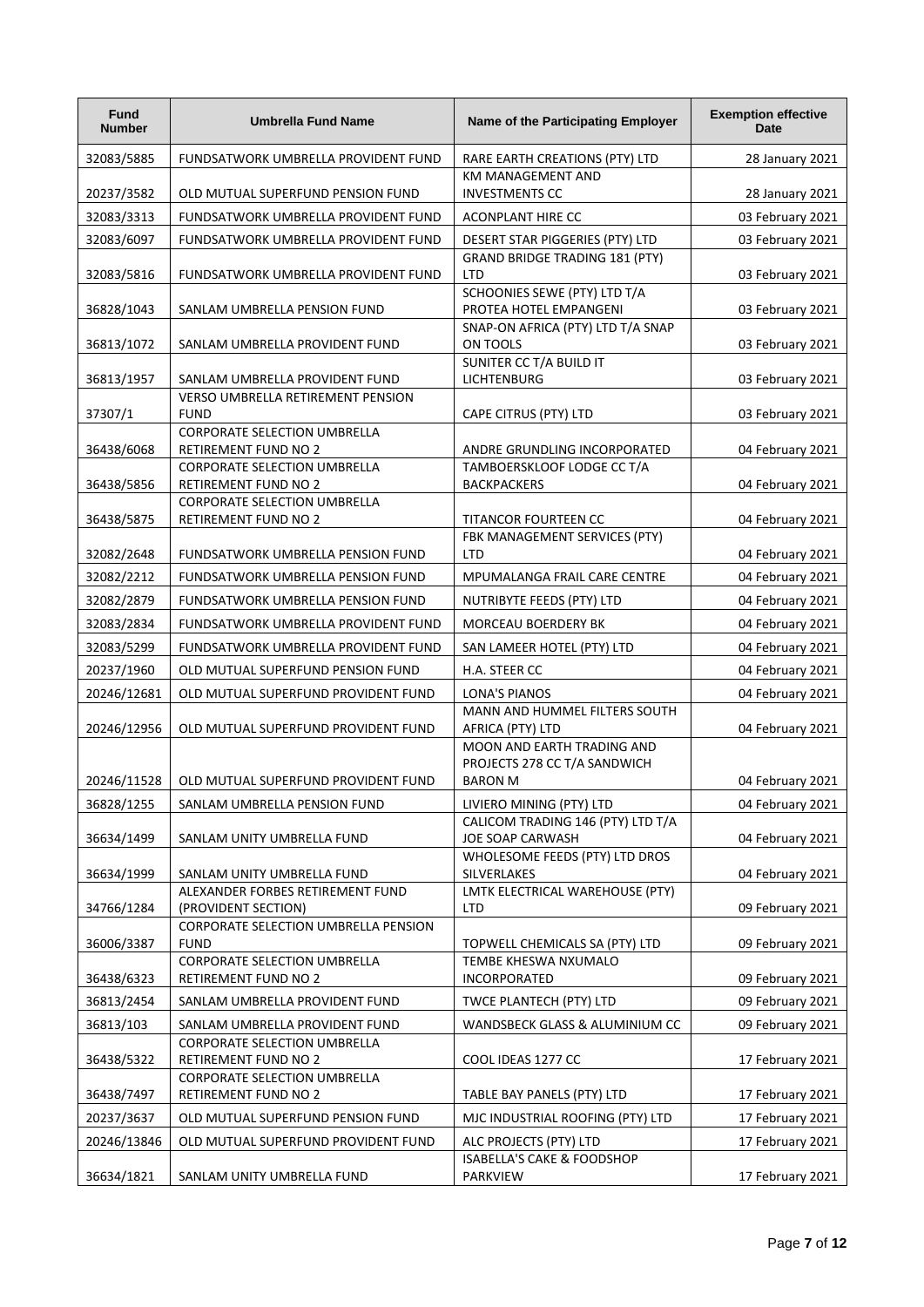| Fund<br><b>Number</b>    | <b>Umbrella Fund Name</b>                                                             | Name of the Participating Employer                                 | <b>Exemption effective</b><br><b>Date</b> |
|--------------------------|---------------------------------------------------------------------------------------|--------------------------------------------------------------------|-------------------------------------------|
| 36634/1598               | SANLAM UNITY UMBRELLA FUND                                                            | MINIMARKET AT BOSCH CC                                             | 17 February 2021                          |
| 36813/2134               | SANLAM UMBRELLA PROVIDENT FUND                                                        | MAMOTHEBELE TRADING CC                                             | 18 February 2021                          |
| 36813/1798               | SANLAM UMBRELLA PROVIDENT FUND<br><b>CORPORATE SELECTION UMBRELLA</b>                 | SOLVECO (PTY) LTD                                                  | 18 February 2021                          |
| 36438/7563               | <b>RETIREMENT FUND NO 2</b>                                                           | XENATHABO 2012 INVESTMENTS CC                                      | 22 February 2021                          |
| 32082/1760               | FUNDSATWORK UMBRELLA PENSION FUND                                                     | AFRIKANO TILE AND DECOR CC                                         | 22 February 2021                          |
| 32083/6524               | FUNDSATWORK UMBRELLA PROVIDENT FUND                                                   | DREAM SETS (PTY) LTD                                               | 22 February 2021                          |
| 32083/2591               | FUNDSATWORK UMBRELLA PROVIDENT FUND                                                   | ZINIA BELEGGINGS CC T/A TAPPAN'S<br><b>ELECTRICAL</b>              | 22 February 2021                          |
| 32083/3620               | FUNDSATWORK UMBRELLA PROVIDENT FUND                                                   | <b>ZWARTKOP GOLF ESTATE</b><br>HOMEOWNERS ASSOCIATION              | 22 February 2021                          |
| 27024/7187               | <b>CORPORATE SELECTION UMBRELLA</b><br>RETIREMENT FUND                                | CAJEE SETSUBI CHETTY INC                                           | 05 March 2021                             |
| 36438/6974               | CORPORATE SELECTION UMBRELLA<br><b>RETIREMENT FUND NO 2</b>                           | WINDOW AND DOOR SPECIALIST CC                                      | 05 March 2021                             |
|                          |                                                                                       | CRYSTAL PROPERTIES CC T/A                                          |                                           |
| 32083/5375               | FUNDSATWORK UMBRELLA PROVIDENT FUND                                                   | <b>BOSVELDER PUB &amp; RESTAURANT</b>                              | 05 March 2021                             |
| 38111/11                 | <b>GALAXY UMBRELLA PROVIDENT FUND</b>                                                 | ASTON FINANCIAL SERVICES (PTY) LTD                                 | 05 March 2021                             |
| 20246/14913              | OLD MUTUAL SUPERFUND PROVIDENT FUND                                                   | <b>GREEN DOT MEDIA (PTY) LTD</b>                                   | 05 March 2021                             |
| 36813/2300               | SANLAM UMBRELLA PROVIDENT FUND                                                        | EAST CAPE FUELS (PTY) LTD                                          | 05 March 2021                             |
| 36634/1198               | SANLAM UNITY UMBRELLA FUND                                                            | DELTA ALARMS CC T/A DELTA<br><b>SECURITY SYSTEMS</b>               | 05 March 2021                             |
| 36634/1666               | SANLAM UNITY UMBRELLA FUND                                                            | WIMPY-SAMMY MARKS 1 HALLMARK                                       | 05 March 2021                             |
| 36438/5195               | <b>CORPORATE SELECTION UMBRELLA</b><br><b>RETIREMENT FUND NO 2</b>                    | <b>BENNETT DRILLING CC</b>                                         | 08 March 2021                             |
|                          | <b>CORPORATE SELECTION UMBRELLA</b>                                                   |                                                                    |                                           |
| 36438/2453               | <b>RETIREMENT FUND NO 2</b>                                                           | MF JASSAT DHLAMINI INCORPORATED<br>MINERAL INNOVATIVE TECHNOLOGIES | 08 March 2021                             |
| 20246/12089              | OLD MUTUAL SUPERFUND PROVIDENT FUND                                                   | cc                                                                 | 08 March 2021                             |
| 36438/6924               | CORPORATE SELECTION UMBRELLA<br><b>RETIREMENT FUND NO 2</b>                           | THE LIGHTING ZONE (PTY) LTD                                        | 09 March 2021                             |
| 32082/2715               | FUNDSATWORK UMBRELLA PENSION FUND<br>CORPORATE SELECTION UMBRELLA                     | RCL CONSULTING (PTY) LTD<br><b>HABITAT FOR HUMANITY</b>            | 17 March 2021                             |
| 27024/3781               | RETIREMENT FUND                                                                       | <b>INTERNATIONAL</b>                                               | 23 March 2021                             |
|                          | CORPORATE SELECTION UMBRELLA                                                          | UMZINYATHI CONSTRUCTION C.C. T/A                                   |                                           |
| 27024/3866<br>36438/4377 | RETIREMENT FUND<br><b>CORPORATE SELECTION UMBRELLA</b><br><b>RETIREMENT FUND NO 2</b> | C.A.R. CONSTRUCTION<br><b>BOUSAL ENGINEERING CC</b>                | 23 March 2021<br>23 March 2021            |
|                          | CORPORATE SELECTION UMBRELLA                                                          |                                                                    |                                           |
| 36438/6254               | RETIREMENT FUND NO 2                                                                  | INTEGRICALL (PTY) LTD                                              | 23 March 2021                             |
| 36710/46<br>32082/2450   | DESTINY UMBRELLA RETIREMENT FUND<br>FUNDSATWORK UMBRELLA PENSION FUND                 | STYLCO (PTY) LTD<br><b>GROOTFONTEIN DEVELOPMENTS CC</b>            | 23 March 2021<br>23 March 2021            |
| 32083/6154               | FUNDSATWORK UMBRELLA PROVIDENT FUND                                                   | ARCFYRE SECURE DRIVE (PTY) LTD                                     | 23 March 2021                             |
| 32083/6433               | FUNDSATWORK UMBRELLA PROVIDENT FUND                                                   | LOUWI MARKETING (PTY) LTD T/A<br><b>SASCRETE PAVING</b>            | 23 March 2021                             |
| 32083/5578               | FUNDSATWORK UMBRELLA PROVIDENT FUND                                                   | MALELANE BESKERMING EN<br>MONITEERING (PTY) LTD                    | 23 March 2021                             |
| 32083/1739               | FUNDSATWORK UMBRELLA PROVIDENT FUND                                                   | MDSA PROJECT MANAGEMENT (PTY)<br><b>LTD</b>                        | 23 March 2021                             |
| 32083/6902               | FUNDSATWORK UMBRELLA PROVIDENT FUND                                                   | MYBOET GENERAL TRADING CC                                          | 23 March 2021                             |
| 32083/6523               | FUNDSATWORK UMBRELLA PROVIDENT FUND                                                   | PARKER HANNIFIN (AFRICA) (PTY) LTD                                 | 23 March 2021                             |
| 32083/6529               | FUNDSATWORK UMBRELLA PROVIDENT FUND                                                   | SHAWU OWNERS ASSOCIATION                                           | 23 March 2021                             |
| 32083/6969               | FUNDSATWORK UMBRELLA PROVIDENT FUND                                                   | TAIT MARINE CC                                                     | 23 March 2021                             |
| 32083/1648               | FUNDSATWORK UMBRELLA PROVIDENT FUND                                                   | THE NEXT STEP GROUP                                                | 23 March 2021                             |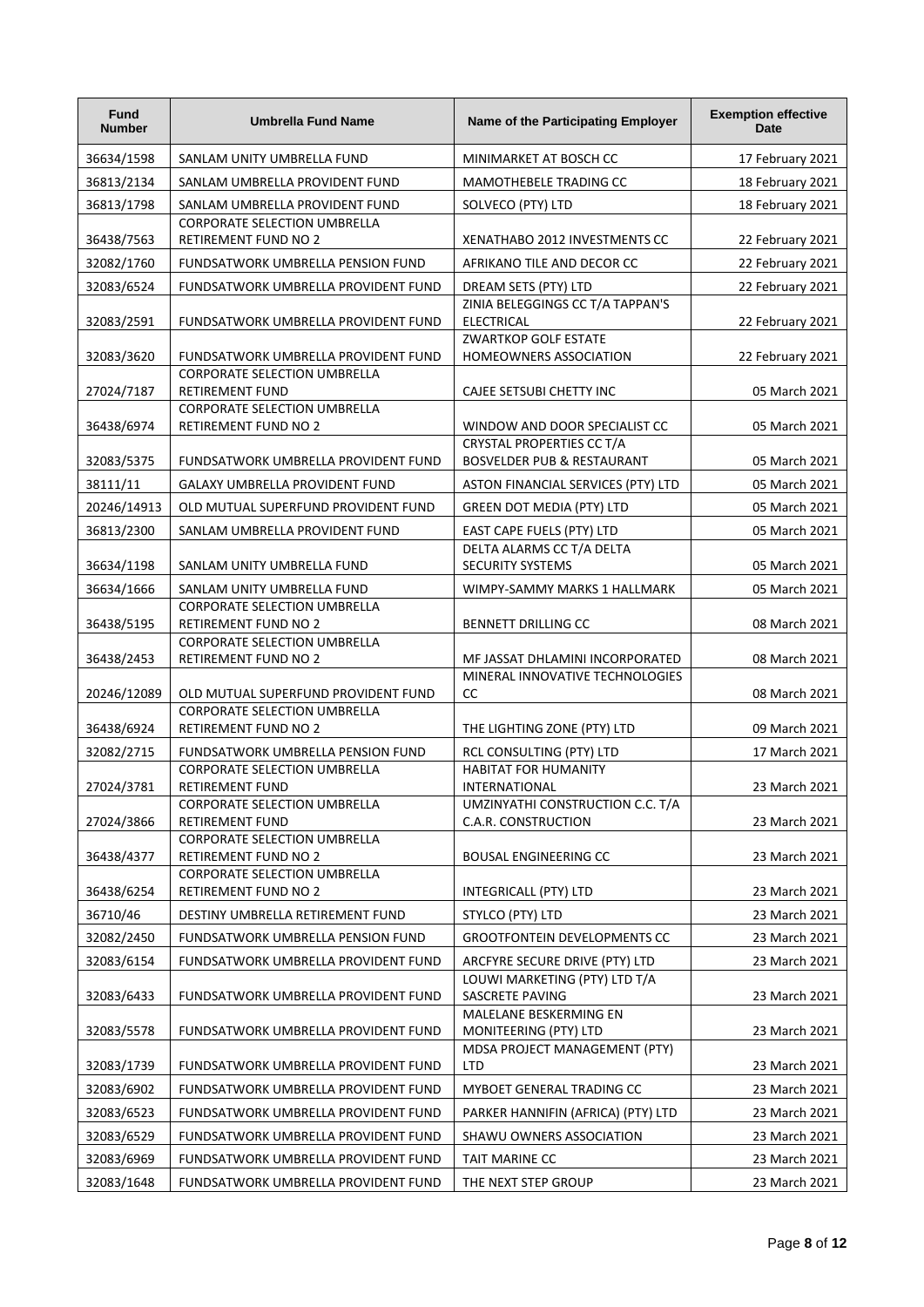| <b>Fund</b><br><b>Number</b> | <b>Umbrella Fund Name</b>                                              | Name of the Participating Employer                                           | <b>Exemption effective</b><br><b>Date</b> |
|------------------------------|------------------------------------------------------------------------|------------------------------------------------------------------------------|-------------------------------------------|
| 32083/6617                   | FUNDSATWORK UMBRELLA PROVIDENT FUND                                    | VAN HEERDEN FAMILIE TRUST                                                    | 23 March 2021                             |
| 20246/11660                  | OLD MUTUAL SUPERFUND PROVIDENT FUND                                    | RATANANG PRE-SCHOOL                                                          | 23 March 2021                             |
| 20246/13601                  | OLD MUTUAL SUPERFUND PROVIDENT FUND                                    | STARLIGHT WHOLESALE ELECTRICAL<br><b>SUPPLIERS (PTY) LTD</b>                 | 23 March 2021                             |
| 36828/1042                   | SANLAM UMBRELLA PENSION FUND                                           | SCHOONIES SES (PTY) LTD T/A PROTEA<br>HOTEL UMFOLOZI                         | 23 March 2021                             |
| 36813/2458                   | SANLAM UMBRELLA PROVIDENT FUND                                         | PSW CONSULTING ENGINEERS (PTY)<br><b>LTD</b>                                 | 23 March 2021                             |
| 36634/1926                   | SANLAM UNITY UMBRELLA FUND                                             | AUTUM LEAF TRADING CC                                                        | 23 March 2021                             |
| 36634/1444                   | SANLAM UNITY UMBRELLA FUND                                             | ROSEVIEW PRIMARY SCHOOL                                                      | 23 March 2021                             |
| 36006/3413                   | CORPORATE SELECTION UMBRELLA PENSION<br><b>FUND</b>                    | BAY GROUP (PTY) LTD                                                          | 12 April 2021                             |
| 36438/5023                   | CORPORATE SELECTION UMBRELLA<br><b>RETIREMENT FUND NO 2</b>            | MOUNT OLIVE VERPAKKING                                                       | 12 April 2021                             |
| 32082/2004                   | FUNDSATWORK UMBRELLA PENSION FUND                                      | ILIOS TRAVEL (PTY) LTD                                                       | 12 April 2021                             |
| 32083/2874                   | FUNDSATWORK UMBRELLA PROVIDENT FUND                                    | ANSLOW MANAGEMENT<br><b>CONSULTANTS (PTY) LTD</b>                            | 12 April 2021                             |
| 32083/6074                   | FUNDSATWORK UMBRELLA PROVIDENT FUND                                    | <b>BRAKKEFONTEIN CLAY PRODUCTS</b><br>(PTY) LTD T/A APOLLO BRICK             | 12 April 2021                             |
| 32083/2423                   | FUNDSATWORK UMBRELLA PROVIDENT FUND                                    | <b>BRIKOR LIMITED</b>                                                        | 12 April 2021                             |
| 36634/1304                   | SANLAM UNITY UMBRELLA FUND                                             | REBOKRANT WORKERS TRUST T/A<br><b>GROENVLEI</b>                              | 12 April 2021                             |
| 36634/1650                   | SANLAM UNITY UMBRELLA FUND                                             | SANDWICH BARON LYNNWOOD                                                      | 12 April 2021                             |
| 36006/3344                   | CORPORATE SELECTION UMBRELLA PENSION<br><b>FUND</b>                    | TMJ INVESTMENTS 43 CC                                                        | 23 April 2021                             |
| 32083/2414                   | FUNDSATWORK UMBRELLA PROVIDENT FUND                                    | ARCFYRE INTERNATIONAL (PTY) LTD                                              | 23 April 2021                             |
| 20246/13325                  | OLD MUTUAL SUPERFUND PROVIDENT FUND                                    | FRESH WELLNESS (PTY) LTD                                                     | 23 April 2021                             |
| 20246/10289                  | OLD MUTUAL SUPERFUND PROVIDENT FUND                                    | THULE & THEMBA INVESTMENT CC                                                 | 23 April 2021                             |
| 20246/7117                   | OLD MUTUAL SUPERFUND PROVIDENT FUND                                    | TROPICAL MUSHROOMS (PTY) LTD                                                 | 23 April 2021                             |
| 36748/102                    | RETIREMENT-ON-LINE PENSION FUND                                        | TISO BLACKSTAR SA (PTY) LTD                                                  | 23 April 2021                             |
| 36813/2118                   | SANLAM UMBRELLA PROVIDENT FUND                                         | AQUILA TRADING CC                                                            | 23 April 2021                             |
| 36813/1695                   | SANLAM UMBRELLA PROVIDENT FUND                                         | LANI'S PLANT HIRE (PTY) LTD                                                  | 23 April 2021                             |
| 36813/63                     | SANLAM UMBRELLA PROVIDENT FUND                                         | PLANTECH                                                                     | 23 April 2021                             |
| 32082/2085                   | FUNDSATWORK UMBRELLA PENSION FUND                                      | GEAR RAIL SOUTH AFRICA (PTY) LTD                                             | 30 April 2021                             |
| 32082/2652                   | FUNDSATWORK UMBRELLA PENSION FUND                                      | ROBISPEC (PTY) LTD T/A PICK N PAY @<br><b>HARTIES</b>                        | 30 April 2021                             |
| 32082/2467                   | FUNDSATWORK UMBRELLA PENSION FUND                                      | TIS INVEST (PTY) LTD T/A TIS                                                 | 30 April 2021                             |
| 32083/3922                   | FUNDSATWORK UMBRELLA PROVIDENT FUND                                    | AFRICA E AND I (PTY) LTD                                                     | 30 April 2021                             |
| 32083/6458                   | FUNDSATWORK UMBRELLA PROVIDENT FUND                                    | <b>BRITESPARKELEC (PTY) LTD</b><br><b>GAUTENG MEAT INSPECTION</b>            | 30 April 2021                             |
| 32083/5162                   | FUNDSATWORK UMBRELLA PROVIDENT FUND                                    | SERVICES CC<br>IDEAL TRADING 265 (PTY) LTD T/A                               | 30 April 2021                             |
| 32083/4534                   | FUNDSATWORK UMBRELLA PROVIDENT FUND                                    | PANAROTTIS FESTIVAL MALL                                                     | 30 April 2021                             |
| 32083/5385                   | FUNDSATWORK UMBRELLA PROVIDENT FUND                                    | OEWERZICHT BOERDERY CC                                                       | 30 April 2021                             |
| 32083/4957                   | FUNDSATWORK UMBRELLA PROVIDENT FUND                                    | PEREGRINE SA HOLDINGS (PTY) LTD                                              | 30 April 2021                             |
| 32083/5890                   | FUNDSATWORK UMBRELLA PROVIDENT FUND                                    | STELTIX SOUTH AFRICA (PTY) LTD                                               | 30 April 2021                             |
| 20237/461                    | OLD MUTUAL SUPERFUND PENSION FUND                                      | DR GRANT AND PARTNERS                                                        | 30 April 2021                             |
| 20246/13832                  | OLD MUTUAL SUPERFUND PROVIDENT FUND                                    | BOUVEST 2346 (PTY) LTD                                                       | 30 April 2021                             |
| 20246/14618                  | OLD MUTUAL SUPERFUND PROVIDENT FUND<br>SYGNIA UMBRELLA RETIREMENT FUND | ESSENTIAL SAFETY WEAR (PTY) LTD<br><b>BC AUTO PRODUCTS &amp; ACCESSORIES</b> | 30 April 2021                             |
| 37771/63                     | (MANAGED PROVIDENT SECTION)                                            | (PTY) LTD                                                                    | 30 April 2021                             |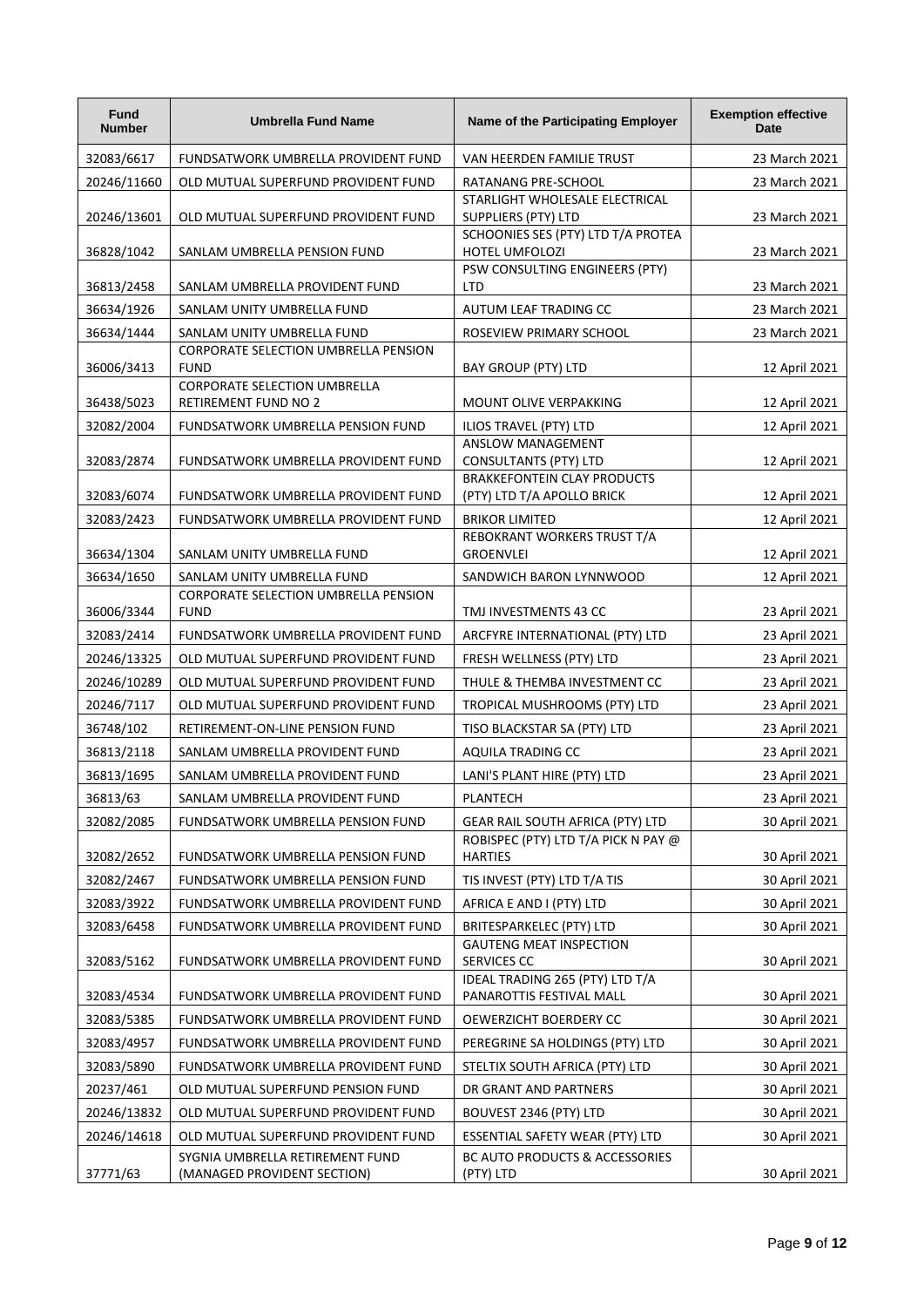| Fund<br><b>Number</b> | <b>Umbrella Fund Name</b>                                          | Name of the Participating Employer                   | <b>Exemption effective</b><br><b>Date</b> |
|-----------------------|--------------------------------------------------------------------|------------------------------------------------------|-------------------------------------------|
|                       | CORPORATE SELECTION UMBRELLA PENSION                               | <b>BOILER CLEANING SERVICES</b>                      |                                           |
| 36006/2699            | <b>FUND</b>                                                        | (GAUTENG) (PTY) LTD                                  | 04 May 2021                               |
| 36438/6236            | CORPORATE SELECTION UMBRELLA<br><b>RETIREMENT FUND NO 2</b>        | LOGICO CREATIVE SOLUTIONS CC                         | 04 May 2021                               |
|                       | <b>CORPORATE SELECTION UMBRELLA</b>                                |                                                      |                                           |
| 36438/272             | <b>RETIREMENT FUND NO 2</b>                                        | <b>TRICKBITZ CC</b>                                  | 04 May 2021                               |
|                       |                                                                    | PROKON SOFTWARE CONSULTANTS                          |                                           |
| 32082/1299            | FUNDSATWORK UMBRELLA PENSION FUND                                  | (PTY) LTD                                            | 04 May 2021                               |
|                       | ALEXANDER FORBES RETIREMENT FUND                                   | CRESTA COATINGS SOUTH AFRICA                         |                                           |
| 34766/1406            | (PROVIDENT SECTION)<br>CORPORATE SELECTION UMBRELLA PENSION        | (PTY) LTD                                            | 09 June 2021                              |
| 36006/1676            | <b>FUND</b>                                                        | PGF CONSULTANTS CC                                   | 09 June 2021                              |
|                       | CORPORATE SELECTION UMBRELLA                                       |                                                      |                                           |
| 27024/3134            | RETIREMENT FUND                                                    | <b>ASCOT SIGNS</b>                                   | 09 June 2021                              |
|                       | CORPORATE SELECTION UMBRELLA                                       | MISTER FIRST AID (PTY) LTD T/A FIRST                 |                                           |
| 27024/1438            | RETIREMENT FUND                                                    | AID DISTRIBUTORS - 222661                            | 09 June 2021                              |
| 36438/4215            | CORPORATE SELECTION UMBRELLA<br>RETIREMENT FUND NO 2               | ANSIE & EDUARD CC T/A CASCADES<br><b>GUEST HOUSE</b> | 09 June 2021                              |
|                       | <b>CORPORATE SELECTION UMBRELLA</b>                                |                                                      |                                           |
| 36438/7362            | <b>RETIREMENT FUND NO 2</b>                                        | <b>CHISIK TRADING 6 CC</b>                           | 09 June 2021                              |
|                       | <b>CORPORATE SELECTION UMBRELLA</b>                                | PERFORMANCE SIGNS AND GRAPHICS                       |                                           |
| 36438/4616            | <b>RETIREMENT FUND NO 2</b>                                        | cc                                                   | 09 June 2021                              |
|                       | <b>CORPORATE SELECTION UMBRELLA</b>                                | RUBBER ENGINEERING AFRICA (PTY)                      |                                           |
| 36438/3427            | RETIREMENT FUND NO 2                                               | <b>LTD</b>                                           | 09 June 2021                              |
| 36438/6851            | <b>CORPORATE SELECTION UMBRELLA</b><br><b>RETIREMENT FUND NO 2</b> | SUPREME TRUCK AND TRAILER<br>SPARES EL (PTY) LTD     | 09 June 2021                              |
|                       | <b>CORPORATE SELECTION UMBRELLA</b>                                |                                                      |                                           |
| 36438/7008            | RETIREMENT FUND NO 2                                               | VINCENT AMORETTI (PTY) LTD                           | 09 June 2021                              |
|                       |                                                                    | HAMBURG SUDAMERIKANISCHE                             |                                           |
|                       |                                                                    | DAMPFSCHIFFFAHRTS GESELLSCHAFT                       |                                           |
| 32082/2362            | FUNDSATWORK UMBRELLA PENSION FUND                                  | KG - HAMBURG SUD SOUTH AFRICA                        | 09 June 2021                              |
| 32083/2975            | FUNDSATWORK UMBRELLA PROVIDENT FUND                                | A-Z CONVEYORS CC                                     | 09 June 2021                              |
| 32083/6559            | FUNDSATWORK UMBRELLA PROVIDENT FUND                                | CHAMDOR MEAT PACKERS (PTY) LTD<br>(UNION)            | 09 June 2021                              |
|                       |                                                                    | MABRO ENGINEERING AND                                |                                           |
| 32083/6811            | FUNDSATWORK UMBRELLA PROVIDENT FUND                                | TECHNICAL SERVICES CC                                | 09 June 2021                              |
|                       |                                                                    | MSDL PROJECTS AND CONTRUCTION                        |                                           |
| 32083/5702            | FUNDSATWORK UMBRELLA PROVIDENT FUND                                | (PTY) LTD                                            | 09 June 2021                              |
| 32083/5909            | FUNDSATWORK UMBRELLA PROVIDENT FUND                                | SANDSTONE CONTRACTS CC                               | 09 June 2021                              |
|                       |                                                                    | THANDANI FOOD SERVICES NORTH                         |                                           |
| 32083/3596            | FUNDSATWORK UMBRELLA PROVIDENT FUND                                | (PTY) LTD                                            | 09 June 2021                              |
| 36027/259             | <b>IRETIRE RETIREMENT FUND</b>                                     | DJ FERREIRA T/A SPAR CINNAMON<br>SQUARE              | 09 June 2021                              |
| 38119/14              | MARRIOTT UMBRELLA PROVIDENT FUND                                   | <b>TRUCKBODIES (PTY) LTD</b>                         | 09 June 2021                              |
| 20237/3607            | OLD MUTUAL SUPERFUND PENSION FUND                                  | <b>DIAMOND EXPRESS CC</b>                            | 09 June 2021                              |
|                       |                                                                    | ANGLO SOUTHERN AFRICAN                               |                                           |
| 20246/14869           | OLD MUTUAL SUPERFUND PROVIDENT FUND                                | PACKAGING AND TIMBERS CC                             | 09 June 2021                              |
| 20246/12222           | OLD MUTUAL SUPERFUND PROVIDENT FUND                                | CSI AUTO TRIMMERS (PTY) LTD                          | 09 June 2021                              |
|                       |                                                                    | PROFESSIONAL MEDICAL                                 |                                           |
|                       |                                                                    | SURVEILLANCE (PTY) LTD T/A                           |                                           |
| 20246/14018           | OLD MUTUAL SUPERFUND PROVIDENT FUND                                | <b>PROFSURV</b>                                      | 09 June 2021                              |
| 20246/12429           | OLD MUTUAL SUPERFUND PROVIDENT FUND                                | VOXILOR CC T/A GALITO'S MAKHADO                      | 09 June 2021                              |
| 20246/10548           | OLD MUTUAL SUPERFUND PROVIDENT FUND                                | WARDMASTER TRADING 42 CC                             | 09 June 2021                              |
| 36813/2096            | SANLAM UMBRELLA PROVIDENT FUND                                     | UNITED VEHICLE SERVICES (PTY) LTD                    | 09 June 2021                              |
|                       |                                                                    | FOON INVESTMENTS (PTY) LTD T/A                       |                                           |
| 36634/2184            | SANLAM UNITY UMBRELLA FUND                                         | <b>LAUNDRY LEADERS</b>                               | 09 June 2021                              |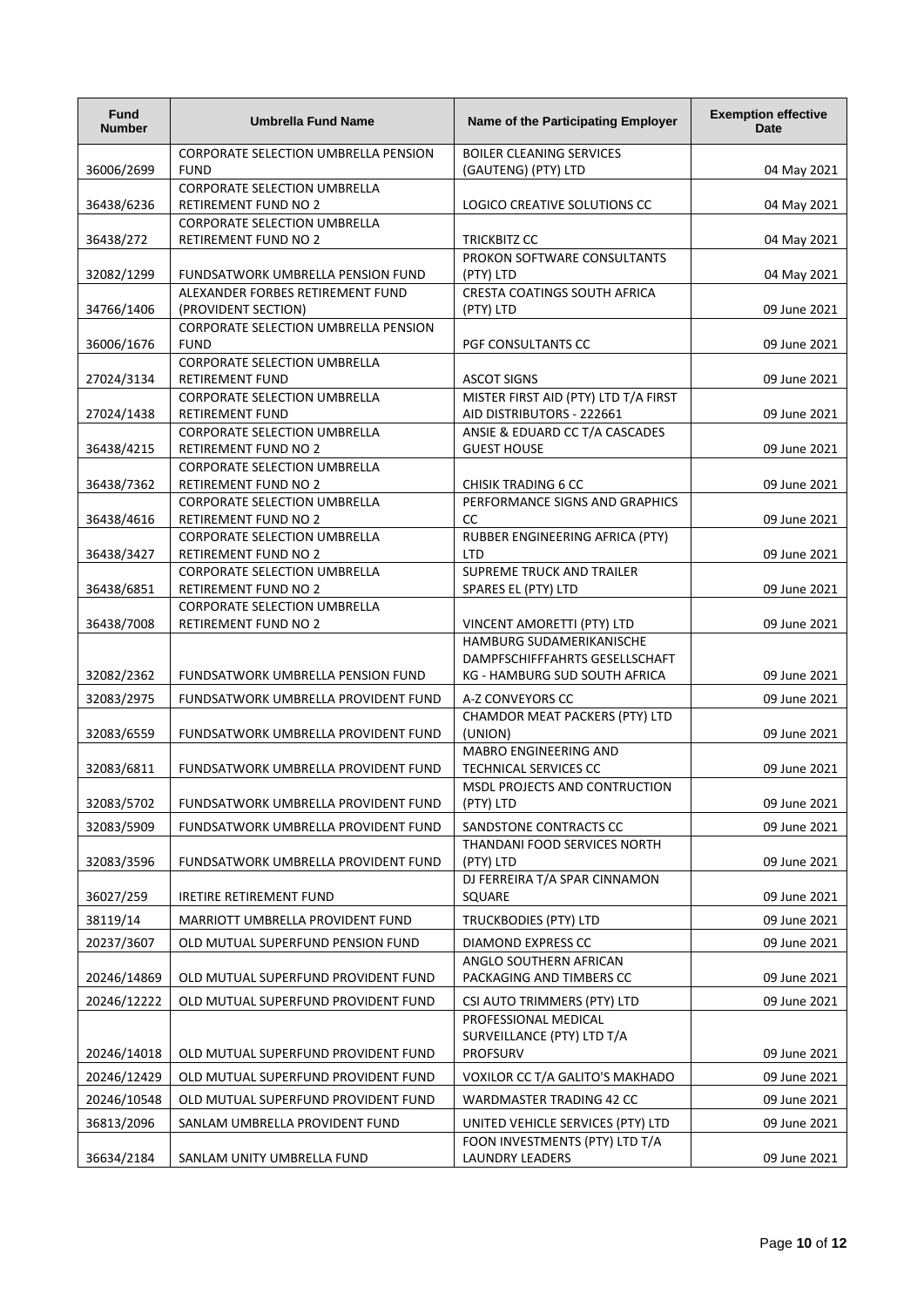| <b>Fund</b><br><b>Number</b> | <b>Umbrella Fund Name</b>                                          | Name of the Participating Employer                                                | <b>Exemption effective</b><br><b>Date</b> |
|------------------------------|--------------------------------------------------------------------|-----------------------------------------------------------------------------------|-------------------------------------------|
| 36634/1693                   | SANLAM UNITY UMBRELLA FUND                                         | HIGH ENERGY TRADING CC T/A<br><b>WIMPY HALLMARK</b>                               | 09 June 2021                              |
| 36634/611                    | SANLAM UNITY UMBRELLA FUND                                         | KNOESEN KONSULTANTE BK                                                            | 09 June 2021                              |
| 32083/3990                   | FUNDSATWORK UMBRELLA PROVIDENT FUND                                | <b>JS VENTER</b>                                                                  | 11 June 2021                              |
| 36438/4511                   | <b>CORPORATE SELECTION UMBRELLA</b><br><b>RETIREMENT FUND NO 2</b> | SPRING LIGHTS CC 1418                                                             | 14 June 2021                              |
| 37154/107                    | <b>GTC GROUP PENSION FUND</b>                                      | MINION KIDZ (PTY) LTD                                                             | 14 June 2021                              |
| 37153/190                    | <b>GTC GROUP PROVIDENT FUND</b>                                    | TWAALFFONTEIN LANDGOED (PTY)<br><b>LTD</b>                                        | 14 June 2021                              |
| 38119/8                      | MARRIOTT UMBRELLA PROVIDENT FUND                                   | LITTLE STARS PLAYSCHOOL                                                           | 14 June 2021                              |
| 38119/11                     | MARRIOTT UMBRELLA PROVIDENT FUND                                   | VERNON CLOETE TAX CC                                                              | 14 June 2021                              |
| 36634/1804                   | SANLAM UNITY UMBRELLA FUND                                         | WASH 4 U CC                                                                       | 14 June 2021                              |
| 36006/2144                   | CORPORATE SELECTION UMBRELLA PENSION<br><b>FUND</b>                | JDM BOOKBINDER (PTY) LTD                                                          | 17 June 2021                              |
| 36006/174                    | CORPORATE SELECTION UMBRELLA PENSION<br><b>FUND</b>                | SANARTH (PTY) LTD HALFWAY<br><b>TOYOTA</b>                                        | 17 June 2021                              |
| 36438/4266                   | CORPORATE SELECTION UMBRELLA<br><b>RETIREMENT FUND NO 2</b>        | <b>EDELING VAN NIEKERK</b><br>INCORPORATED                                        | 17 June 2021                              |
| 36438/7032                   | <b>CORPORATE SELECTION UMBRELLA</b><br>RETIREMENT FUND NO 2        | WHITE SNOW TRADING (PTY) LTD                                                      | 17 June 2021                              |
| 35925/123                    | EFUND UMBRELLA PROVIDENT FUND                                      | <b>MUZARO PRINTERS CC</b>                                                         | 17 June 2021                              |
| 32082/2801                   | FUNDSATWORK UMBRELLA PENSION FUND                                  | CHAMDOR MEAT PACKERS (PTY) LTD                                                    | 17 June 2021                              |
| 32082/2580                   | FUNDSATWORK UMBRELLA PENSION FUND                                  | ROAD-MARINE LOGISTICS CC                                                          | 17 June 2021                              |
| 32083/5310                   | FUNDSATWORK UMBRELLA PROVIDENT FUND                                | ELIZANA MAKELAARS (WES) CC                                                        | 17 June 2021                              |
| 16483/58                     | INFINITY PROVIDENT FUND                                            | AFFORDABLE GLASS                                                                  | 17 June 2021                              |
| 20246/10214                  | OLD MUTUAL SUPERFUND PROVIDENT FUND                                | <b>B &amp; S PLUMBERS AND HARDWARE</b><br><b>SUPPLIES CC</b>                      | 17 June 2021                              |
| 20246/8261                   | OLD MUTUAL SUPERFUND PROVIDENT FUND                                | CLIPPER COFFEE AND TEA CC                                                         | 17 June 2021                              |
| 20246/12860                  | OLD MUTUAL SUPERFUND PROVIDENT FUND                                | MD SURVEY AND TECHNICAL<br>SERVICES (PTY) LTD                                     | 17 June 2021                              |
| 20246/14585                  | OLD MUTUAL SUPERFUND PROVIDENT FUND                                | PRIS CEMENT INSTRUMENTS CC                                                        | 17 June 2021                              |
|                              |                                                                    | <b>KGOLE PHARMACEUTICAL</b><br>DISTRIBUTERS CC T/A MANGAUNG                       |                                           |
| 36828/1175                   | SANLAM UMBRELLA PENSION FUND                                       | PHARMACY                                                                          | 17 June 2021                              |
| 36813/513                    | SANLAM UMBRELLA PROVIDENT FUND                                     | <b>FOREST FERNS CC</b><br>TIKVAH INVESTMENTS (PTY) LTD T/A                        | 17 June 2021                              |
| 36634/2126                   | SANLAM UNITY UMBRELLA FUND<br>SYGNIA UMBRELLA RETIREMENT FUND      | SANDWICH BARON RUSTENBURG                                                         | 17 June 2021                              |
| 35801/76                     | (PROVIDENT SECTION)                                                | DR SANER & ASSOCIATES                                                             | 17 June 2021                              |
| 24299/39                     | UNICOVER PROVIDENT FUND                                            | <b>WESTPLEX (PTY) LTD</b>                                                         | 17 June 2021                              |
| 36438/6010                   | <b>CORPORATE SELECTION UMBRELLA</b><br>RETIREMENT FUND NO 2        | LAYHER (PTY) LTD                                                                  | 22 June 2021                              |
|                              | CORPORATE SELECTION UMBRELLA                                       |                                                                                   |                                           |
| 36438/6327                   | RETIREMENT FUND NO 2                                               | OBBLIGATO DECOR CC                                                                | 22 June 2021                              |
| 36749/94<br>36828/1192       | RETIREMENT-ON-LINE RETIREMENT FUND                                 | TISO BLACKSTAR SA (PTY) LTD<br>LION OF AFRICA INSURANCE<br><b>COMPANY LIMITED</b> | 22 June 2021                              |
| 36828/510                    | SANLAM UMBRELLA PENSION FUND<br>SANLAM UMBRELLA PENSION FUND       | MIDDLEGROUND CC T/A BEST<br><b>GUTTERS</b>                                        | 22 June 2021<br>22 June 2021              |
| 36813/1670                   | SANLAM UMBRELLA PROVIDENT FUND                                     | HENCON VACUUM TECHNOLOGIES<br>(PTY) LTD                                           | 22 June 2021                              |
| 21071/100                    | TEXTILE INDUSTRY PROVIDENT FUND                                    | L.S. CREATIONS                                                                    | 22 June 2021                              |
| 21071/262                    | TEXTILE INDUSTRY PROVIDENT FUND                                    | <b>MELHEN HOLDINGS</b>                                                            | 22 June 2021                              |